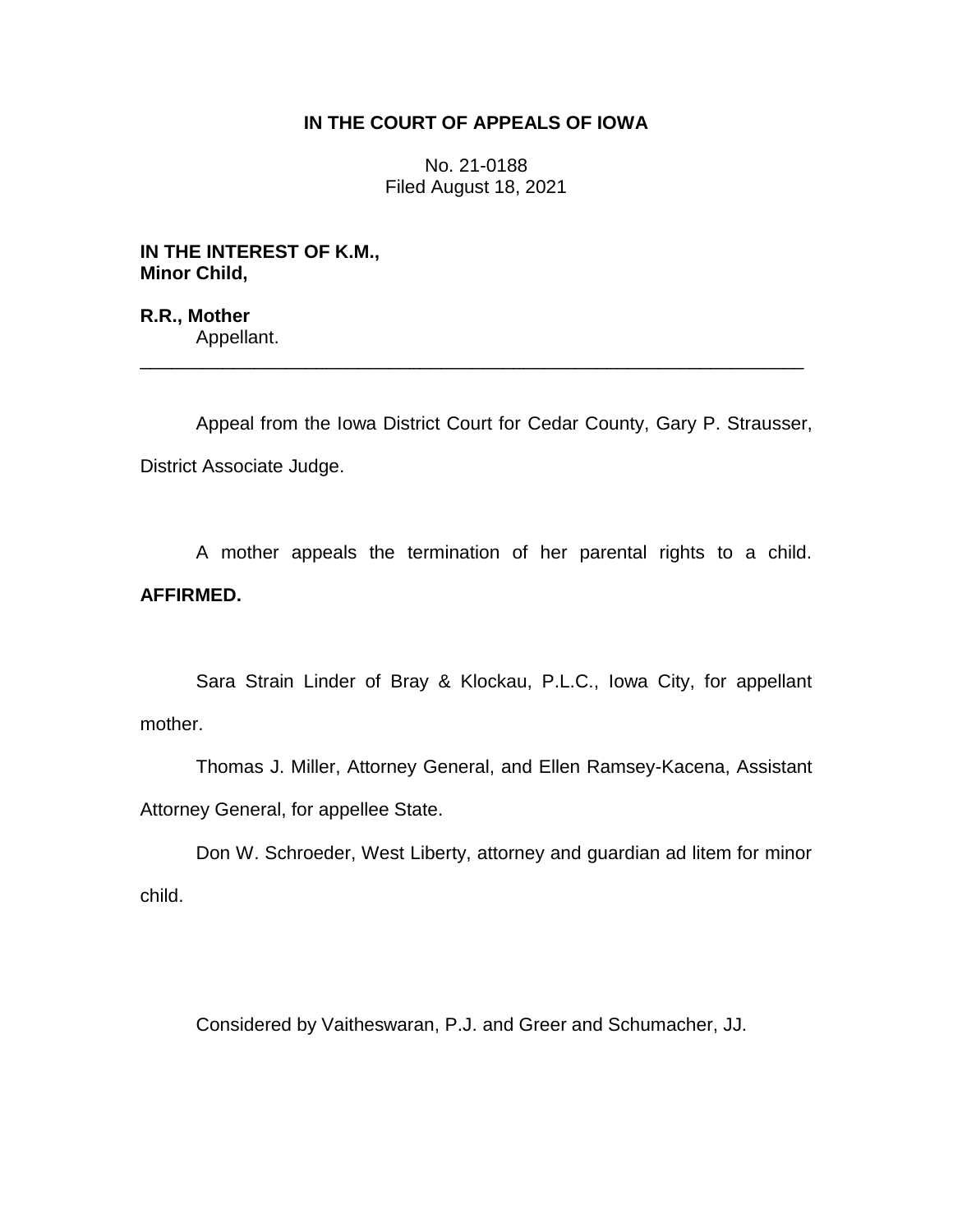## **VAITHESWARAN, Presiding Judge.**

A mother appeals the termination of her parental rights to a child, born in 2019.<sup>1</sup> She contends (1) the State failed to prove the grounds for termination cited by the district court; (2) she should have been granted "an additional six months to work toward reunification"; (3) the district court should have granted an exception to termination based on her bond with the child;<sup>2</sup> and (4) the district court abused its discretion in refusing to reopen the record.

### *I***.** *Grounds for Termination*

The district court terminated the mother's parental rights pursuant to several statutory grounds. We may affirm if we find clear and convincing evidence to support any of the grounds. *In re D*.*W*., 791 N.W.2d 703, 707 (Iowa 2010). We will focus on Iowa Code section 232.116(1)(h) (2020), which requires proof of several elements, including proof the child cannot be returned to the parent's custody.

The mother's history with the department of human services dates back to 2017, when the department received a complaint that she was using methamphetamine while caring for her daughter. $3$  The department afforded the mother services to address her addiction. Despite these services, the mother gave birth to a child who "was positive for amphetamines." The mother's parental rights to this child were terminated in 2019.

 $\overline{a}$ 

 $1$  The father's parental rights were also terminated. He does not appeal.

 $2$  The mother frames the argument in terms of the child's best interests but cites the statutory provision governing exceptions to termination.

<sup>&</sup>lt;sup>3</sup> The child's father eventually received "full custody."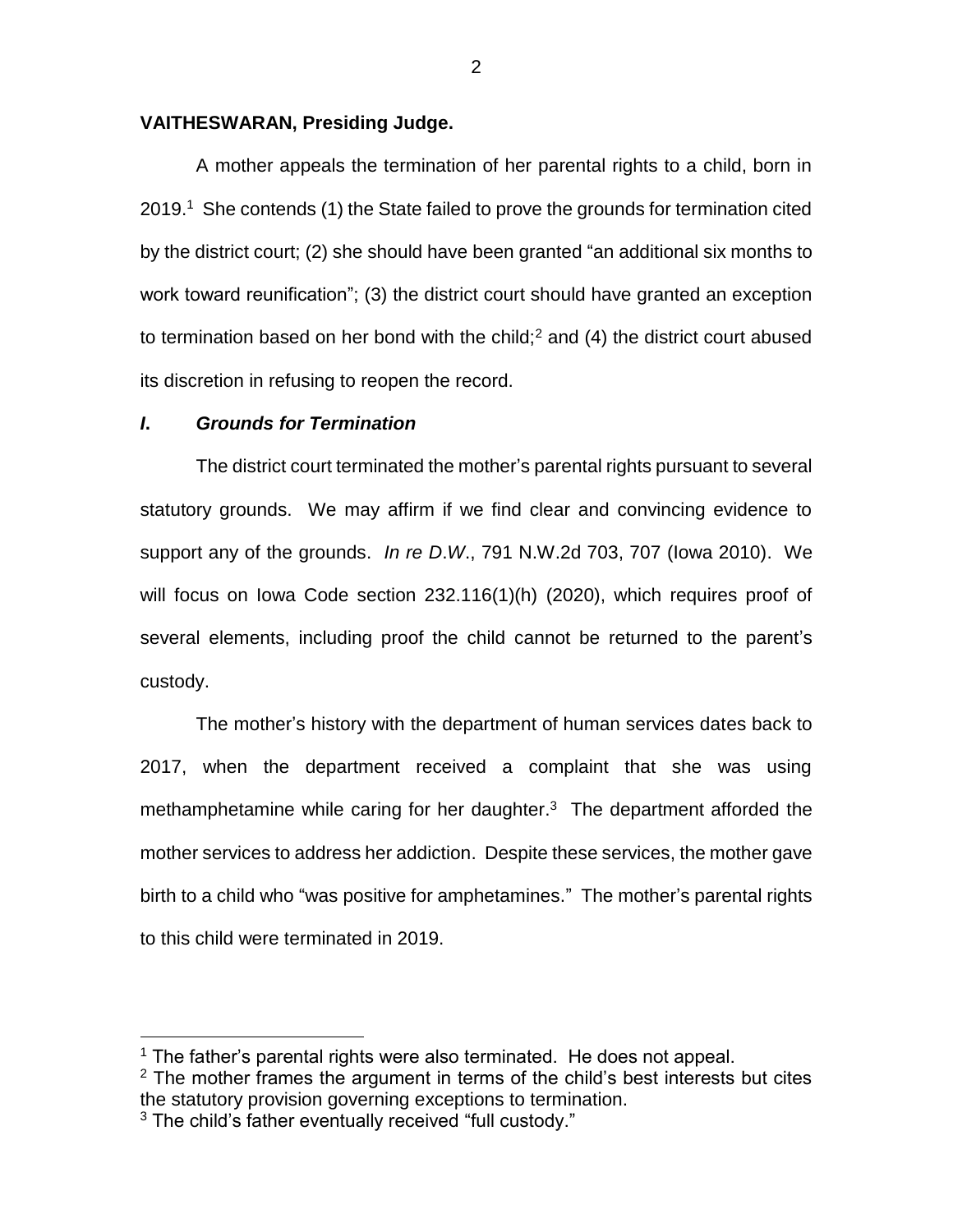The child who is the subject of this appeal was born later the same year. Mother and child tested positive for methamphetamine. The child was discharged from the hospital to the care of his maternal aunt. The district court later removed him from the mother's custody and adjudicated him in need of assistance.

The department offered the mother two supervised visits with the child every week and provided transportation to and from the visits. According to a department report, the mother "failed to attend a majority of the interactions." At some point, the mother "opted to drive" herself to visits and received gas cards to assist her. She was "rarely" on time. The department encouraged her to "resume receiving rides to the interactions at any point."

The department also offered the mother a variety of other services, including substance-abuse treatment and drug testing. According to the department social worker overseeing the case, the mother failed to "follow[] through" with treatment and submitted to only one of the seventeen drug tests requested of her. That test was positive for amphetamines and methamphetamine. In light of her ongoing drug use, the department social worker recommended termination of the mother's parental rights. A family support specialist who supervised visits seconded that opinion. She cited the mother's "substance use and the inconsistency with attending doctor's appointments or being interested in [the child's] health and well-being."

On our de novo review of the record, we conclude the State proved the child could not be returned to the mother's custody.

3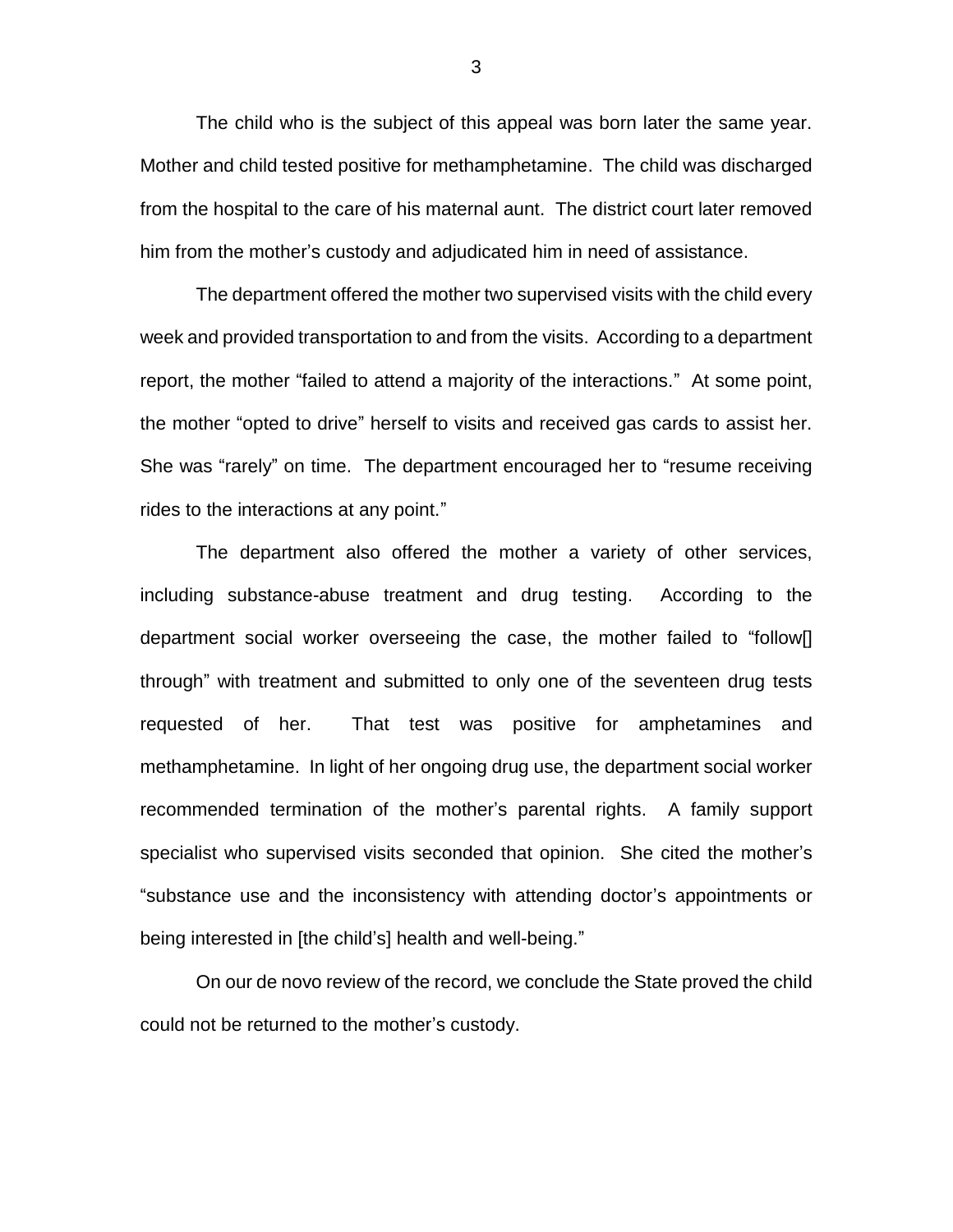#### *II. Additional Time*

A court may grant a parent additional time to work towards reunification. *See* Iowa Code § 232.104(2)(b). As noted, the mother refused to undergo treatment for her addiction notwithstanding the termination of her parental rights to an older child. The department social worker overseeing the case recommended against affording her more time prior to termination because she did not do "anything to . . . have [the child] back in [her] custody, and this has been an ongoing issue for years." The guardian ad litem stated, "I can't begin to imagine how additional time is going to make a difference in this case. . . . But I do think, unfortunately in this case, termination is in the best interest of this child, and there's no other reasonable alternative." On our de novo review, we conclude additional time was not warranted.

#### *III. Best Interests and Permissive Exception*

The mother argues termination was not in the child's best interests because of the bond she shared with the child. Consideration of the parent-child bond implicates an exception to termination rather than the best-interest framework. *Compare id.* § 232.116(3)(c) (allowing termination where "[t]here is clear and convincing evidence that the termination would be detrimental to the child at the time due to the closeness of the parent-child relationship"), *with id.* § 232.116(2) ("[T]he court shall give primary consideration to the child's safety, to the best placement for furthering the long-term nurturing and growth of the child, and to the physical, mental, and emotional condition and needs of the child."). The exception is permissive. *See In re A*.*S*., 906 N.W.2d 467, 475 (Iowa 2018).

4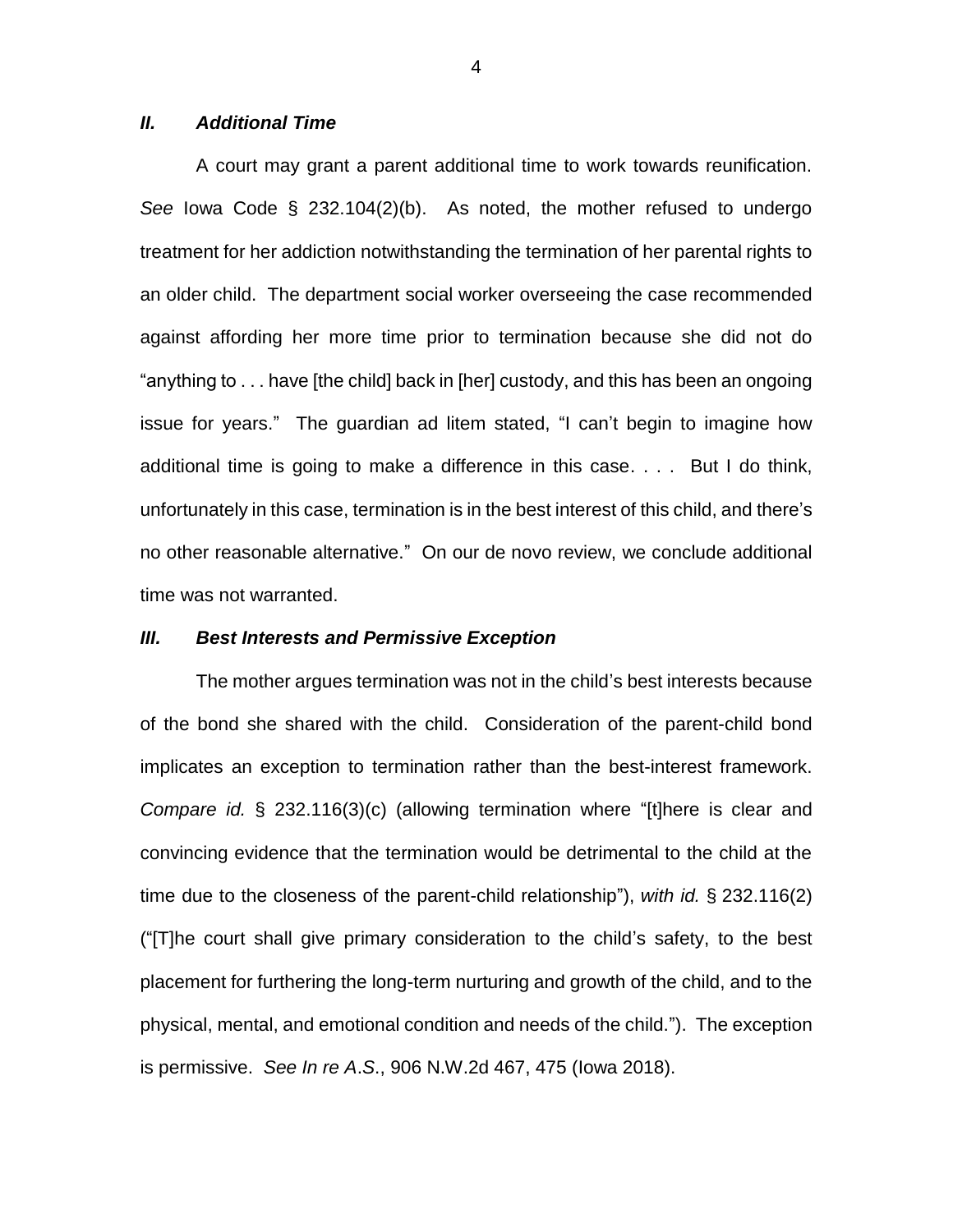The service provider who supervised parental interactions with the child acknowledged the mother "tend[ed] to [the child's] needs" and had a bond with the child. At the same time, she did not believe the parents had done everything they could do to maximize their bond. The department similarly reported, "The bond that exists between [the child] . . . and [the mother] is not such that termination would be detrimental to [the child], and thus is not a sufficient reason to delay permanency for him." On our de novo review, we conclude the mother was not in a position to care for the child independently at the time of the termination hearing, notwithstanding her close relationship with him. Termination is in the child's best interest, and the permissive exception should not be applied.

#### *IV. Reopening of the Record*

The mother refused a drug test offered on the day of the termination hearing but took a test on the day after the termination hearing. She contends the district court should have reopened the record to allow the admission of that test result. Our review of the denial of a motion to reopen the record is for an abuse of discretion. *In re L*.*T*., 924 N.W.2d 521, 526 (Iowa 2019).

In denying the motion, the court reasoned, "We had a date certain by when the hearing was scheduled. All parties had ample opportunity to present all evidence for the Court to consider. There has to be some date that's final by when the record is closed." The court noted that the mother was "personally present in the courthouse on the date of the termination hearing" but "refused to enter the courtroom" and declined a drug test in the courthouse. The court also explained that the mother "could have testified[] [and] provided whatever information [she] wished to provide, including evidence of sobriety," but she "elected not to testify."